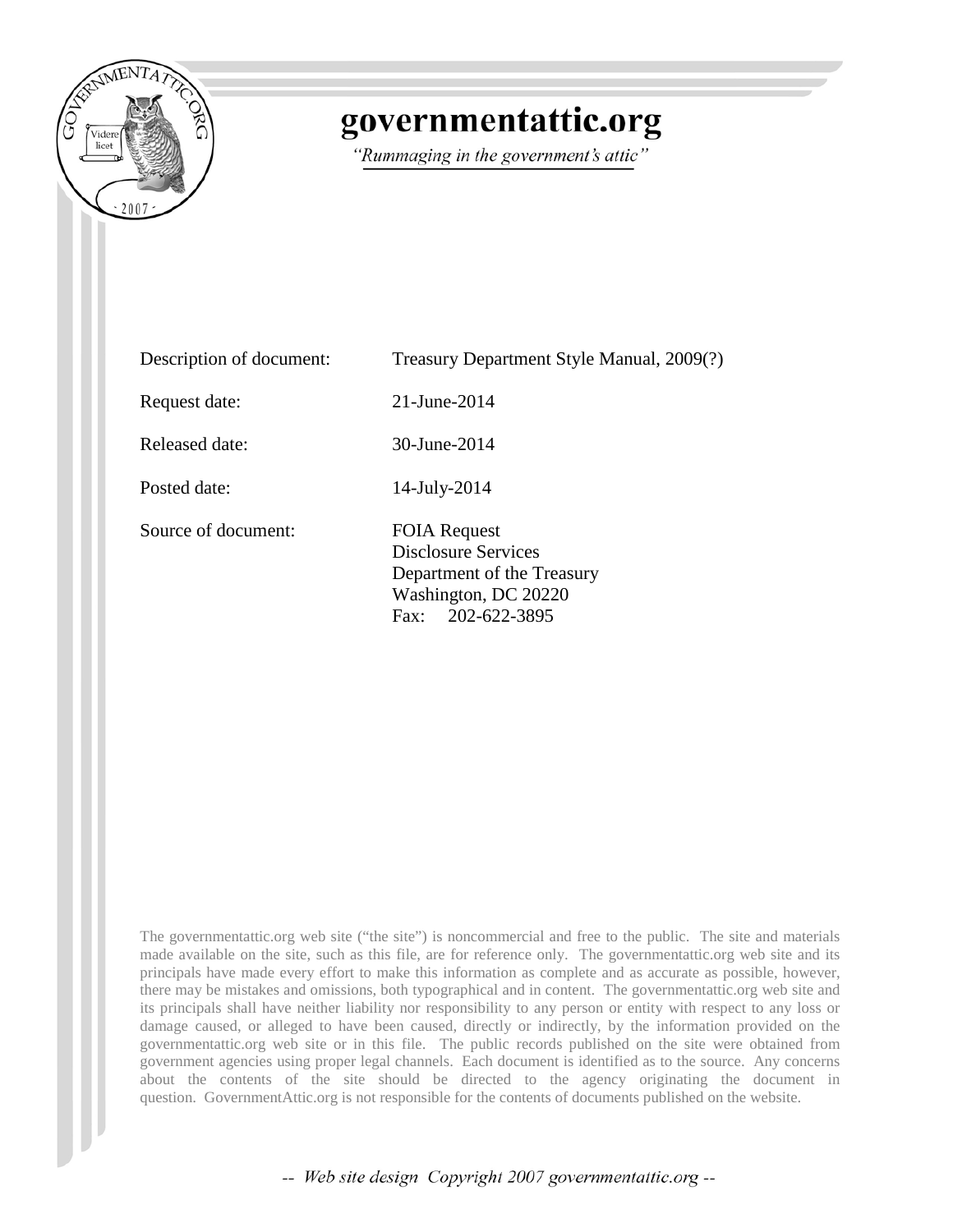

# **DEPARTMENT OF THE TREASURY**  WASHINGTON, D.C. 20220

June 30, 2014

RE: 2014-06-137

This letter is in response to your Freedom of Information Act (FOIA) request to the U.S. Department of the Treasury, dated June 21, 2014. You have requested a copy of the Treasury Department Style Manual.

Your request has been processed under the provisions of the FOIA. 5 U.S.C. § 552. A search was conducted within the Treasury Departmental Offices for records that would be responsive to your request. Our search located one document totaling 5 pages. After review of the documents, I have determined that they will be released in their entirety. The documents are enclosed, no exemptions have been claimed.

No fees were incurred in processing your request.

Sincerely,

Digitary's given by myan A. Law<br>Other Digitary of the Government,<br>OU=Department of the Treasury,<br>ou=Departmental Offices, ou=People,<br>serialWar ber=716333, cn=8yan A. Law<br>Date: 201-.0639 16.0559-0403

Ryan Law Director, FOIA and Transparency

Enclosure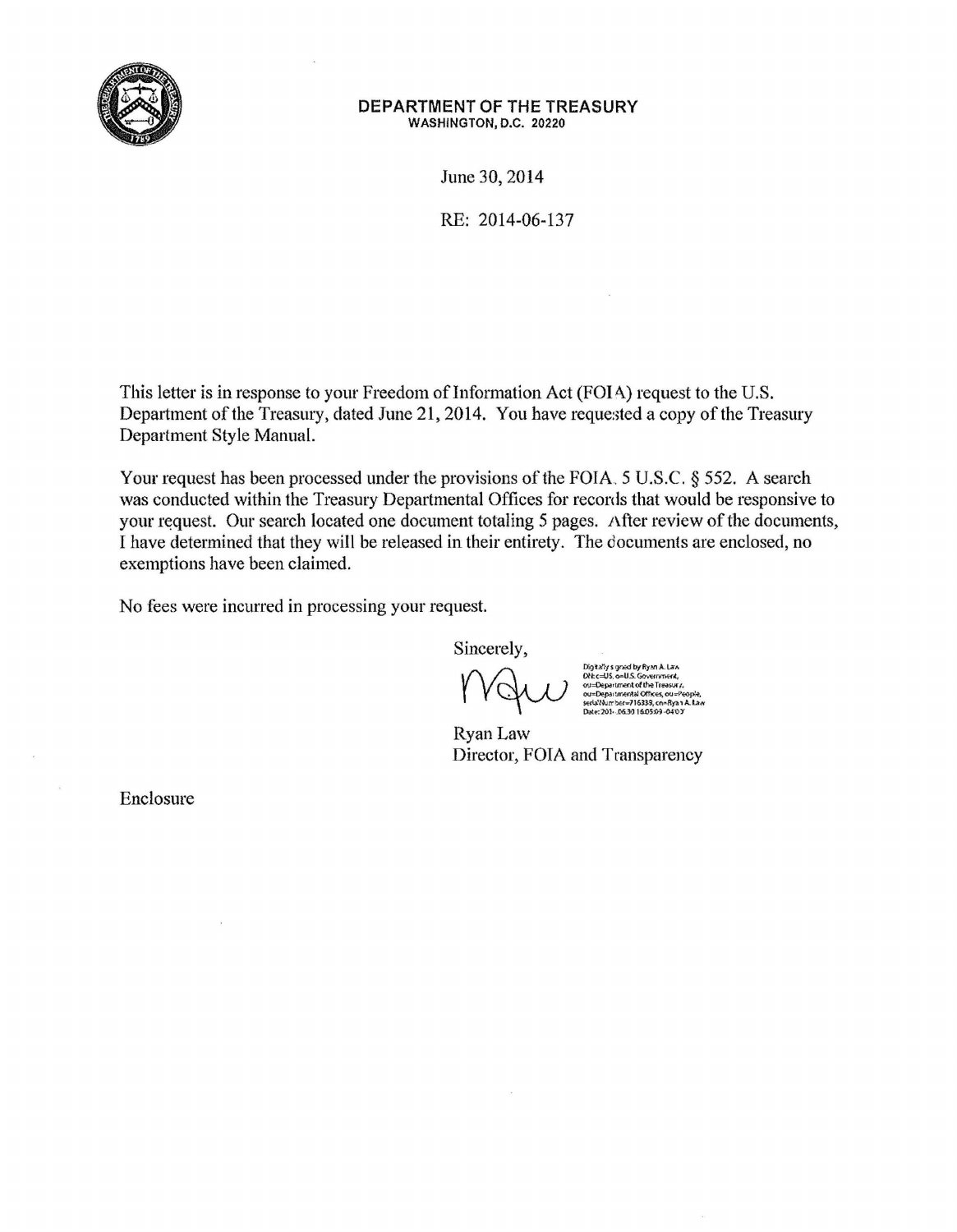# **Treasury Elements of Style**

 $\mathcal{A}$ 

 $\bar{z}$ 

 $\hat{\mathcal{A}}$ 

I. General Notes on Style and Formatting

II. Letters

III. Effective Writing Tips

 $\hat{\boldsymbol{\beta}}$ 

 $\ddot{\sim}$ 

Proofread your work!!!

 $\sim$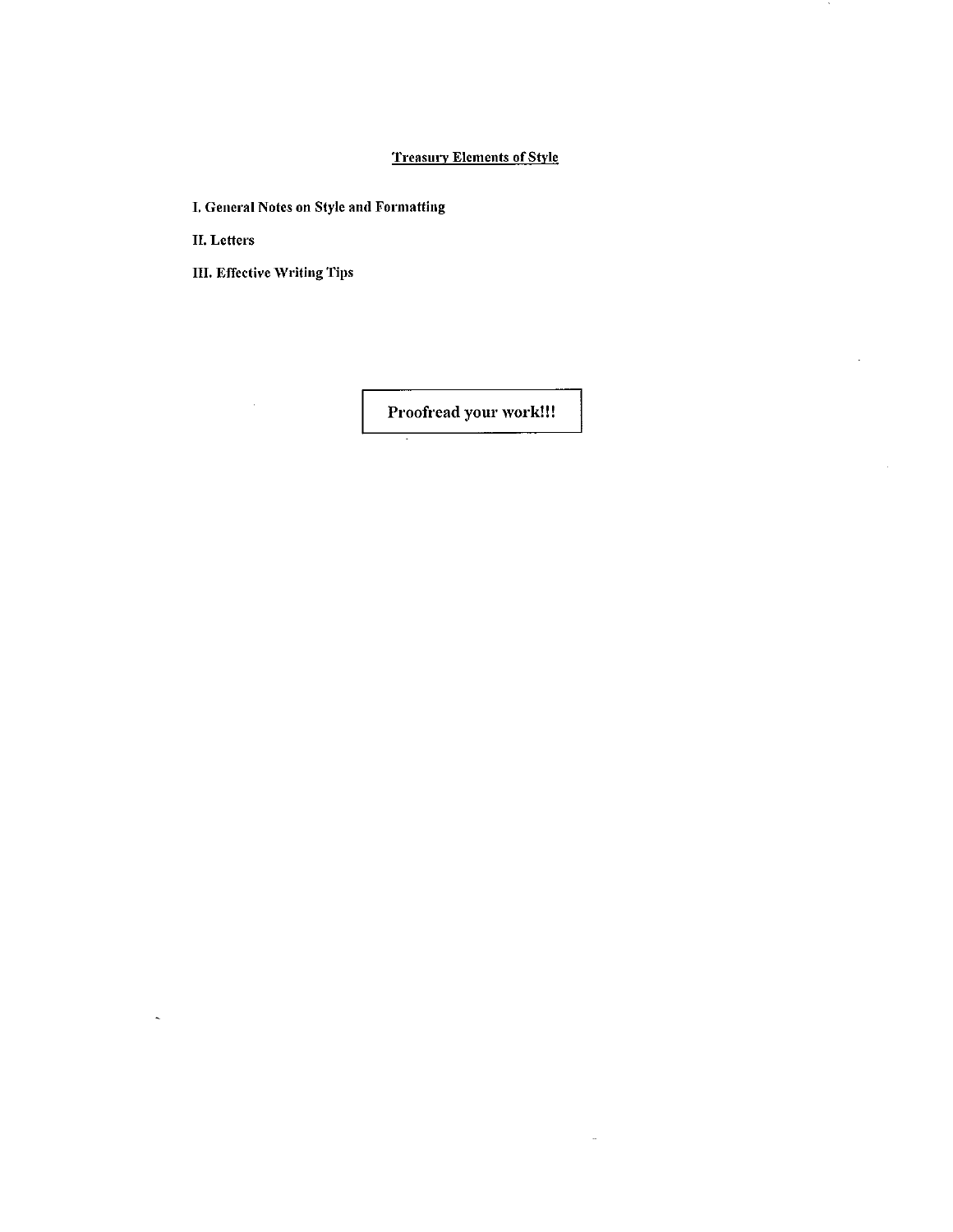# I. General Notes on Style and Formatting

- 1. Clearance Sheets: All documents must include clearance sheets.
- 2. Margins: One inch on all sides.
- 3. Dates:
	- a. Use cardinal numbers for dates: March 15, 2009. (Do not use March 15<sup>th</sup>, 2009.)
	- b. When writing only the month and day, omit the comma following the day: *Your March 15 speech lVas enlightening, Representative Sn1ith.*
	- c. When writing the full date, follow it with a comma': *Your letter of March I 5, 2009, was insightful.*
- 4. Spacing: All documents should be single-spaced. Sometimes Microsoft Word defaults to 1.5  $space - be aware of this and correct it. You can adjust spacing by highlighting your text,$ right clicking, and selecting "Paragraph ... "
- 5. Font: Times New Roman, 12 point. Always.
- 6. Page Numbers: All documents should include page numbers, centered at the bottom of the page, in Times New Roman.
- 7. TWO spaces after a period between sentences.
- 8. Serial comma: In a list of more than two items, the item preceding "and" or "or" must also be followed by a comma:

The Department of the Treasury works with the Federal Reserve, the Securities and Exchange Commission, and various other entities to help regulate the financial system.  $\overline{\bf 5}$ 

9. Semicolons: In lists where the individual items are punctuated with commas, the items themselves must be separated by semicolons:

> The Department of the Treasury's responsibilities include managing federal finances; collecting taxes, duties, and monies paid to and due to U.S. government accounts; and managing government accounts and the public debt.

10. Percentages: Write out the word.

Example: *My memos are approved 15 percent more often than yours.* 

- 11. Acronynts and Abbreviations:
	- a. When an acronym is first used, it must be written out in full and then noted in parentheses. No internal quotation marks are necessary. The second time that acronym is used in a document it can be abbreviated: *The Making Home Affordable Program (MHA) is one* component of the Administration's Financial Stability Plan. The Administration's *foreclosure mitigation efforts are part of MHA.*
	- b. Abbreviated names do not need a parenthetical note: *The American Recovery and Reinvestment is the name of the Administration's economic stimulus plan. The Recovery* Act was signed into law on February 17, 2009.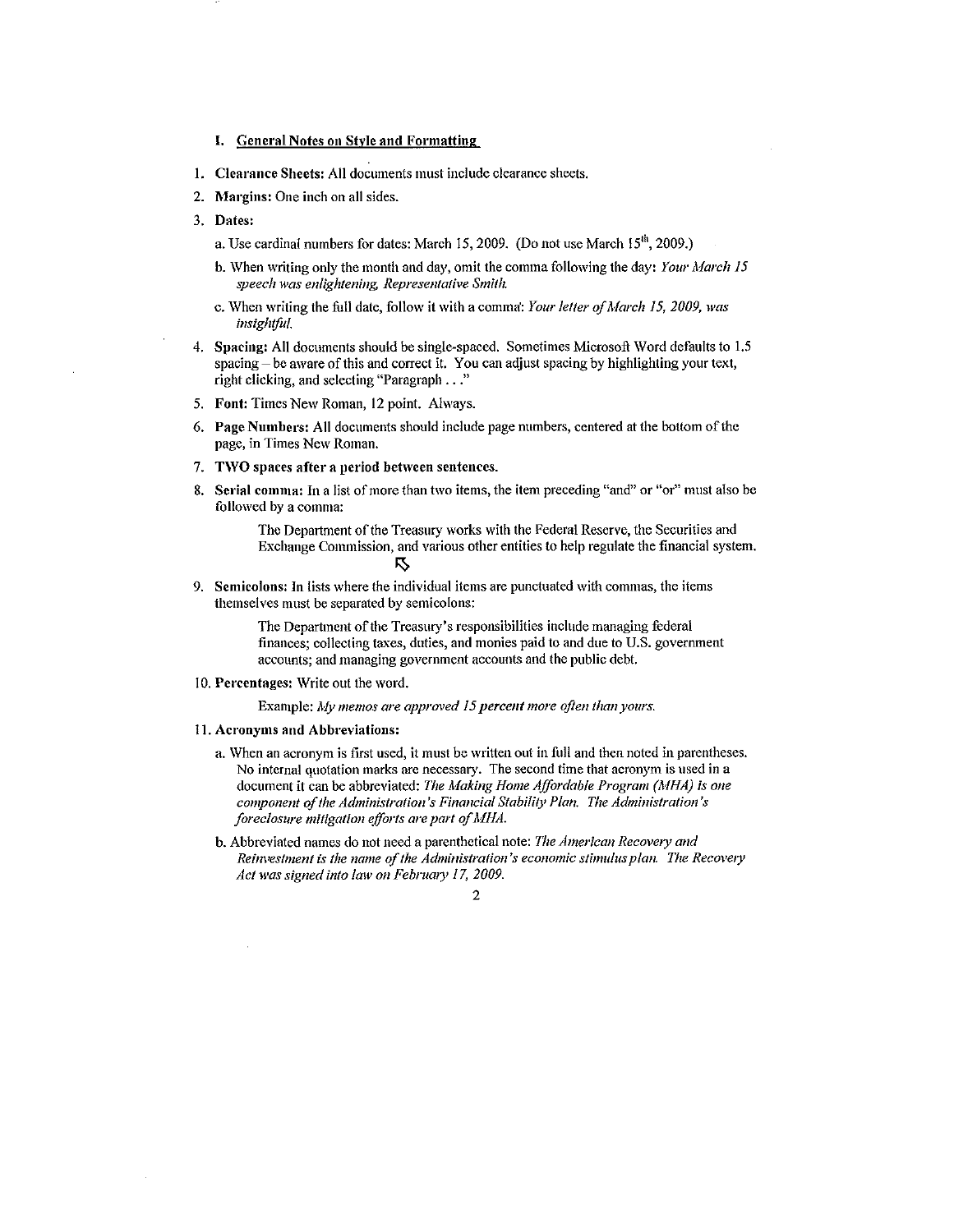12. Page Breaks: Do not let a title or heading "dangle" at the end of a page. 'fo avoid this in Microsoft \Vord: Place your cursor at the end of the title or heading. Click on Paragraph in the tool bar. Click on the tab for line and page breaks. Check the box next to "Keep with next." Now your heading will stay with the next line of text.

# II. Letters

### 1. Layout:

- a. The address block should begin on the ninth line of the page.
- b. The Secretary's name should be tabbed in at three inches.
- c. There should be one line of space between:
	- i. The address block and the letter
	- ii. The letter and "Sincerely"
- d. There should be three lines of space between "Sincerely" and "Timothy F. Geithncr"

#### 2. Addressing Letters:

a. Members of Congress are either addressed as "Representative" or "Senator" - not "Congressman."

b. House and Senate Offices have differently formatted address (U.S. vs. United States) and different ZIP codes.

- i. The Honorable Joe Smith U.S. House of Representatives Washington, DC 20515
- ii. The Honorable Claire Jones United States Senate Washington, DC 20510
- c. Committee Chair address block:
	- i. The Honorable Jake Brown Chairman Committee on Financial Services U.S. House of Representatives Washington, DC 20515

d. If an incoming letter is addressed to more than one person (for example, Secretary Geithner, and Chairman Sperling), the other addressee must be cc'ed on the response.

#### 3. Salutation and Opening:

a. Salutations should read "Dear Representative/Senator Smith:", regardless of committee chairmanship or status, except for the Speaker of the House, addressed as "Dear Madam/Mr. Speaker"

 $\bar{z}$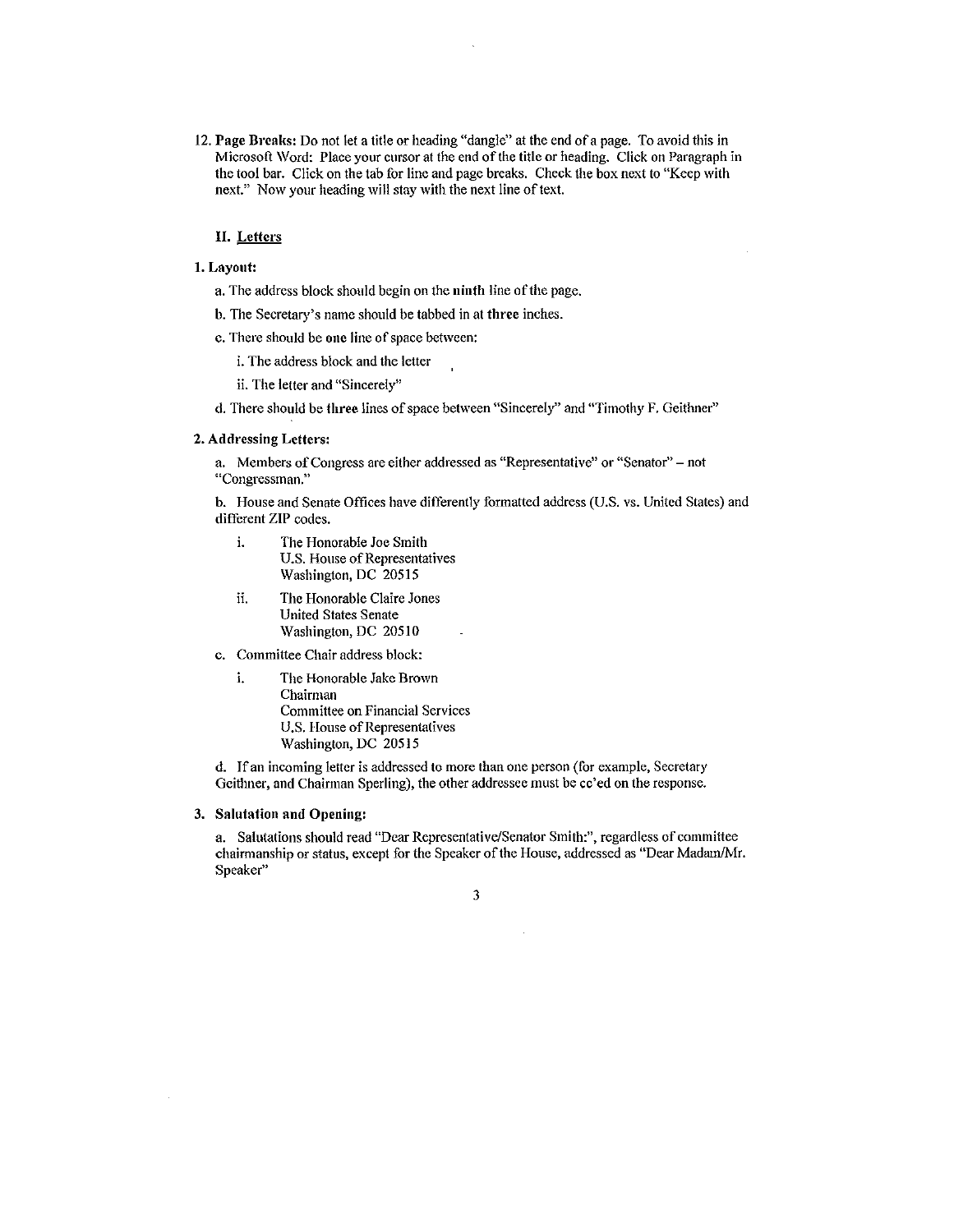b. Begin the text: "Thank you for your letter of February 4,  $2009, \ldots$ " (The month and day should be followed by a comma, then the year, then another comma.)

#### **III.** Effective Writing Tips

#### Focus on the readers-their concerns, priorities, needs:

- Give your readers what they need to know, not everything you know.
- Be direct. Answer all their questions, and put your main points at the beginning of the document; then provide your explanation and supporting information.
- Keep paragraphs and sentences short. Try to limit your paragraphs to six lines and your sentences to 17 to 20 words.
- Organize the information for the reader. Use bullets and headings for long, technical statements to make your document more readable. Begin each bulleted statement with a capital letter. Use a period at the end if each statement is a complete sentence; do not use any punctuation if each statement is not a complete sentence.

#### Choose words carefully:

- Write in the active voice. An active voice sentence has a subject that/who does an action to an object. "The Congress passed the bill," is an active voice sentence. "The bill was passed by the Congress," is a passive voice sentence.
- Use strong verbs---not abstract nouns. Do not write "make an announcement," just write, "announce."
- Do not use the word."ensure" without a modifier, e.g., "to help ensure." An absolute promise without caveat is rarely defensible.
- Avoid using false subjects like "it is, it was, there is, there are, there was, and there were." These words often begin a sentence and displace the true subject. For example, do not write: "It is the policy of the Treasury Department . . ." just write, "The Treasury Department's policy ..."
- Avoid redundancies. Do not write, "joint partnerships," just write "partnerships." Do not write, "plan ahead," just write "plan."
- Use concrete words. Avoid words like "timely," which has a different meaning to different people. Avoid writing "bi-weekly," instead, write "twice a week" or "every two weeks."
- Avoid unnecessary words. Instead of "in reference to," use "about." Instead of "in the event of", use "if." Delete words such as "that," when the sentence makes sense without them. For example, instead of writing. "The book that you gave me ..." write "The book you gave me . . ."

# Create a positive tone:

• Avoid bureaucratic, technical, and legal tenns. *Use* fatniliar language to create a tone that is personal, straightforward, confident, and human.